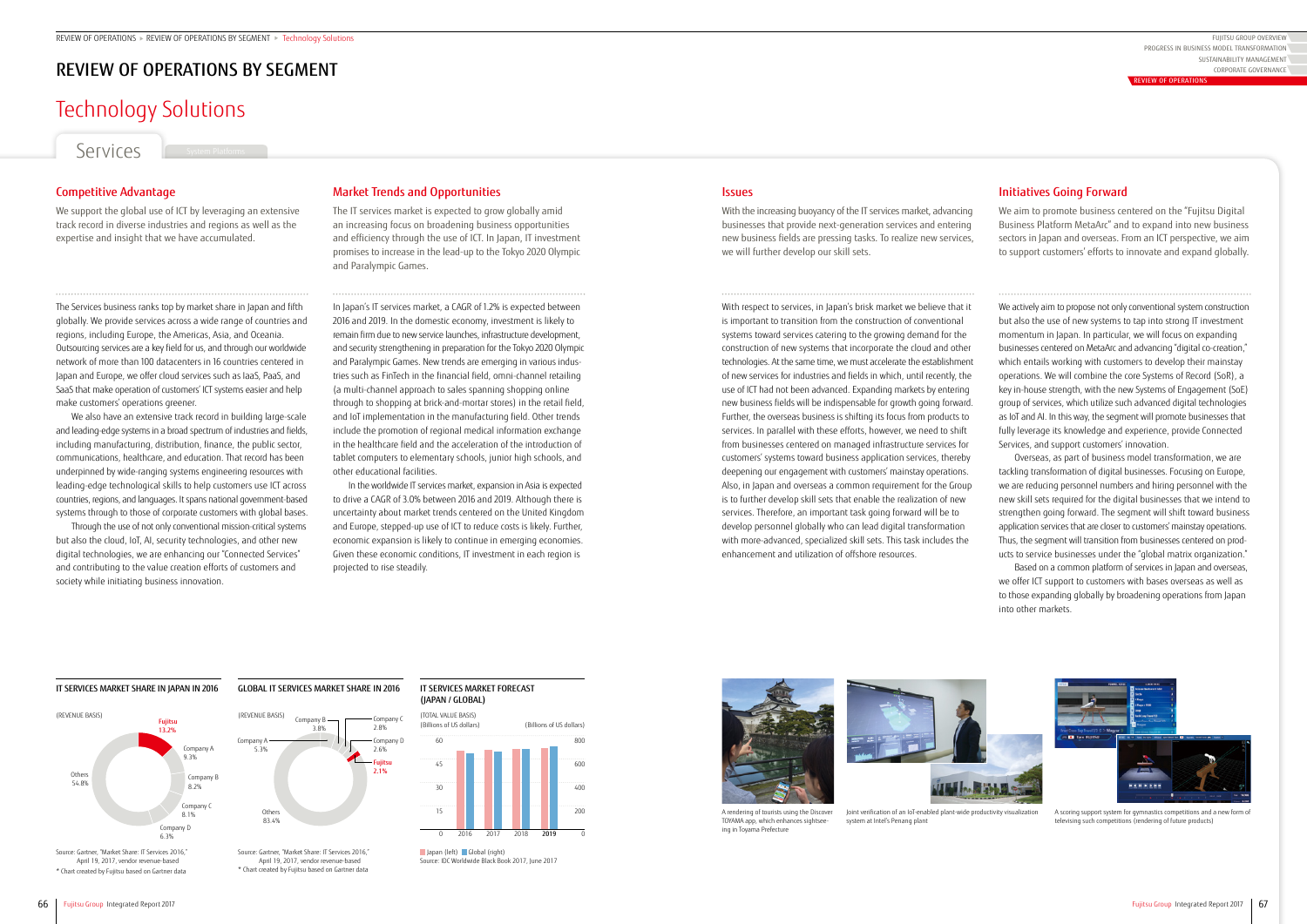## System Platforms

### Market Trends and Opportunities

The global server market is expected to grow supported by market expansion in emerging economies and increasing datacenter demand. In the optical transmission market, we expect to see increased investment in network virtualization and softwarization.

#### System Products

In Japan's server market, a CAGR of −5.1% is expected between 2016 and 2019. The x86 server market, which was trending toward growth, is likely to contract as cloud services expand. Also, demand in the high-end server market is forecast to weaken with the ending of a round of business deals for major projects.

In the overseas server market, meanwhile, a CAGR of 2.4% is projected between 2016 and 2019. In this market, volume-zone servers are likely to grow amid higher demand for datacenters accompanying expansion of emerging markets and an increase in social media services and cloud services.

#### Network Products

In the optical transmission market, investment in facilities and equipment has been declining in and outside of Japan as mobile communications carriers shift the focus of their investment from infrastructure to enhancing services. Recently, there has been an increasingly marked trend toward the adoption of disaggregation for datacenters and other facilities. Disaggregation entails a server separating components and resources into subsystems rather than all functions being included within one piece of hardware.

In addition, with accelerated moves toward network virtualization and softwarization, investment in 100 Gbps optical transmission, and the integration of optical transmission and packet processing, we expect investment to continue to expand over the medium term, though only slight growth is projected for the market as a whole.

## Initiatives Going Forward

We intend to contribute to the realization of the IoT through infrastructure using MetaArc and in-house products. We aim to accelerate business model transformation globally, develop solutions adapted to network virtualization technologies, and step up the shift toward services.

#### System Products

Servers, storage, and software products provide a vital platform for realizing the IoT. We are supporting infrastructure platforms by providing highly reliable, high-performance services using in-house products incorporated within our MetaArc.

#### Network Products

While further reinforcing the development of solutions tailored to the use of SDN and NFV network virtualization technologies, we are shifting our focus toward services and accelerating business model transformation both in Japan and overseas. We also aim to expand businesses catering to the growing traffic volumes of datacenters. We will achieve this mainly through our new 1FINITY optical transmission system for datacenters. In the mobile system field, we are stepping up 5G technology development and standardization.





We need to raise business efficiency and competitiveness in response to the advance of commoditization and the contraction of the server market. In network systems, we need to quickly shift our emphasis to next-generation businesses applying virtualization technology.

#### System Products

Irces: IDC Japan, "Japan Quarterly Server Tracker-Forecast," June 16, 2017, for Japan; IDC, "Worldwide Quarterly Server Forecast, 2017Q1," for global data

### **Issues**

In the server business, the market particularly for low-end models has become increasingly commoditized and price competition has been intensifying. The server market has been contracting due to the growing use of cloud-based systems. We must seek to boost competitiveness and raise market share by cutting costs and increasing efficiency even as we maintain product quality.

FUJITSU GROUP OVERVIEW SUSTAINABILITY MANAGEMENT CORPORATE GOVERNANCE PROGRESS IN BUSINESS MODEL TRANSFORMATION **EVIEW OF OPER** 

#### Network Products

Customers in Japan and overseas have continued to rein in capital expenditure, continuing the trend seen in the previous fiscal year. In the network industry, there has also been an ongoing shift from hardware-based to software-based control. In response, we need to quickly transform our business from a hardware-centric focus to one providing next-generation network systems sought by customers that use virtualization technologies and software control such as SDN and Network Function Virtualization (NFV). In doing so, we need to push forward with leading-edge and cost-efficient technology development.

### Competitive Advantage

Fujitsu supplies an extensive lineup of system products centering on servers around the world, ranking top in server market share in Japan and ninth globally. In optical transmission systems, the Company has large market shares in Japan and overseas underpinned by its advanced technologies and highly regarded support capabilities.

#### System Products

The system products business centers on servers, where Fujitsu boasts top share in the Japanese market. Globally, we provide a broad product lineup to meet diverse customer needs, including advanced and highly reliable mainframes and UNIX servers that support the mission-critical systems of corporations. These servers are equipped with proprietary CPUs—Fujitsu is one of the few global ICT companies with the technology to manufacture its own processor chips. We also provide x86 servers to support cloud computing and storage system able to hold huge—and ever-increasing—amounts of data.

#### Network Products

With network products, Fujitsu holds high market shares in optical transmission systems and mobile-phone base stations used by mobile communications carriers in Japan, backed by its advanced technology and support capabilities. We have also maintained a large market share in the highly competitive North American market for optical transmission systems, where we have benefited from our highly regarded technological capabilities and lengthy track record. We have also taken the lead over other companies in offering solutions that meet new customer needs accompanying the move toward network virtualization as typified by softwaredefined networking (SDN).

### SERVER MARKET FORECAST (JAPAN / GLOBAL)





June 14, 2017

Global ON," May 2017







hybrid storage system

Fujitsu Network 1FINITY series